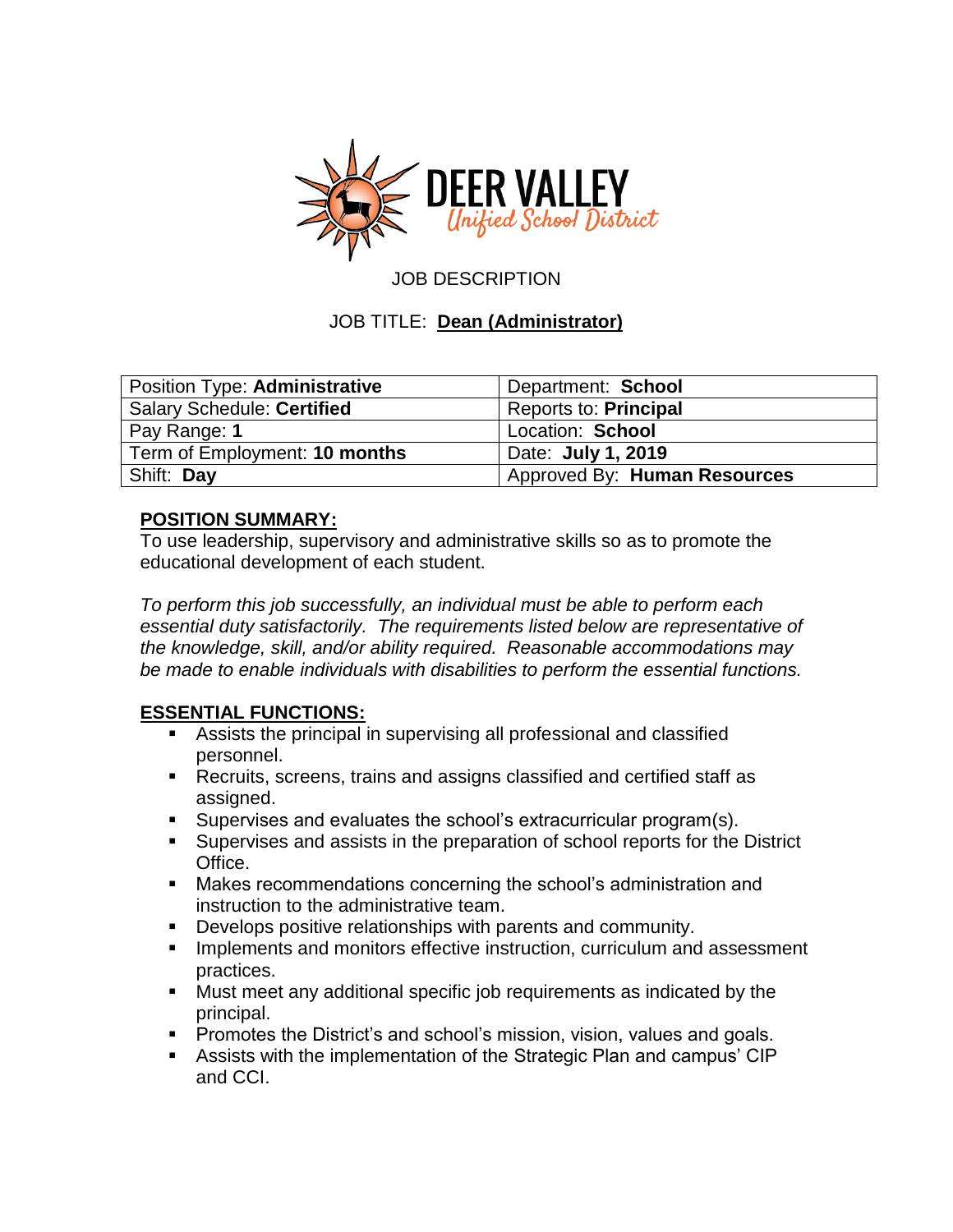Serves as an administrative designee/principal's designee as assigned at school events.

## **MARGINAL DUTIES:**

- Assists other personnel as may be required for the purpose of supporting them in the completion of their work activities.
- Completes other job related duties as assigned by the supervisor.
- **Provides substitute coverage as assigned by the supervisor on an as** needed basis.

## **SUPERVISORY RESPONSIBILITIES:**

- Supervises and evaluates any classified or certified staff as assigned (must have a valid administrative certificate).
- **Supervises students.**
- **Supervises any assigned parent volunteers or chaperones.**
- **Supervises professional staff as assigned.**

## **OTHER SKILLS/ABILITIES/KNOWLEDGE/WORK STYLE:**

- Ability and desire to provide outstanding customer service.
- Ability to effectively use technology as a tool for planning and implementing instructional strategies.
- Ability to work effectively under time constraints.
- **Must be organized with the ability to multitask.**
- **Must be detailed-oriented and self-motivated.**
- Must have excellent memory and ability to function well under stress.
- Must be able to work independently with minimal supervision and/or assistance.
- Must demonstrate an extremely high regard for confidential and sensitive information.
- Must demonstrate flexibility, common sense, and good judgment.
- Must have ability to keep abreast of information pertinent to the job.
- **Must maintain a well-groomed appearance.**
- Must have a solid grasp of computer skills.

## **CERTIFICATES, LICENSES AND REGISTRATIONS REQUIRED:**

- **Must have authorization to work in the United States as defined by the** Immigration Reform Act of 1986.
- Must meet all Arizona Department of Education certification requirements.
- **Must currently hold all required certification.**
- **A** valid Arizona Principal Certificate is required.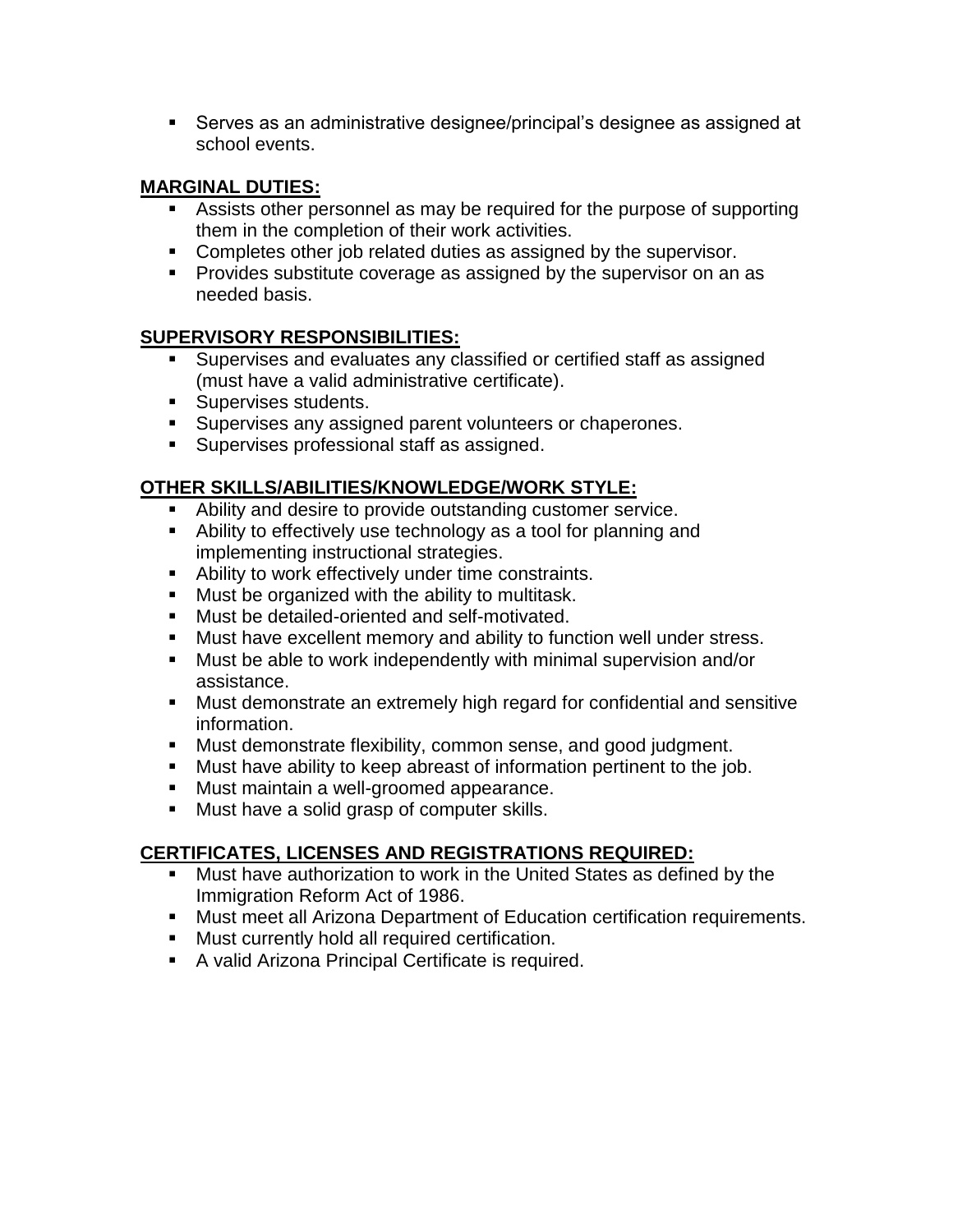## **EDUCATION AND/OR EXPERIENCE:**

- Must hold a Bachelor's degree (BA) from a four-year college or university and be working towards administrative certification.
- Or hold a Masters Degree (MA) or higher and hold administrative certification.

# **LANGUAGE SKILLS:**

- **•** Demonstrates the ability to read and interpret documents such as safety rules, operating and maintenance instructions, and procedure manuals.
- **•** Demonstrates the ability to write routine reports or correspondence.
- **•** Demonstrates the ability to speak effectively before groups of customers or employees of the organization.

## **MATHEMATICAL SKILLS:**

- Demonstrates the ability to calculate figures and amounts such as discounts, interest, commissions, proportions, percentages, area, circumference and volume.
- Is able to apply concepts of basic algebra and geometry.

## **REASONING ABILITY:**

- **•** Demonstrates the ability to solve practical problems and deal with a variety of concrete variables in situations where only limited information exists.
- **IS able to read and interpret a variety of instructions and data furnished in** written, oral, diagram, or schedule form.
- Utilizes student testing and related data to identify student strengths and weaknesses.

# **PHYSICAL DEMANDS:**

- Regularly required to stand, reach with hands and arms, talk or hear and taste or smell.
- **Figuently required to use hands to finger, handle, or feel objects, tools,** or controls.
- **Must be able to walk, and occasionally climb or balance; stoop, kneel,** crouch or crawl.
- **Must regularly lift and/or move up to 30 lbs.**
- Must have close vision, distance vision, color vision, peripheral vision, depth perception, and ability to adjust focus.

# **ENVIRONMENTAL CONDITIONS:**

- **The noise level in the work environment is usually moderate.**
- The work environment characteristics described here are representative of those an employee encounters while performing the essential functions of this job.
- Reasonable accommodations may be made to enable individuals with disabilities to perform the essential functions.